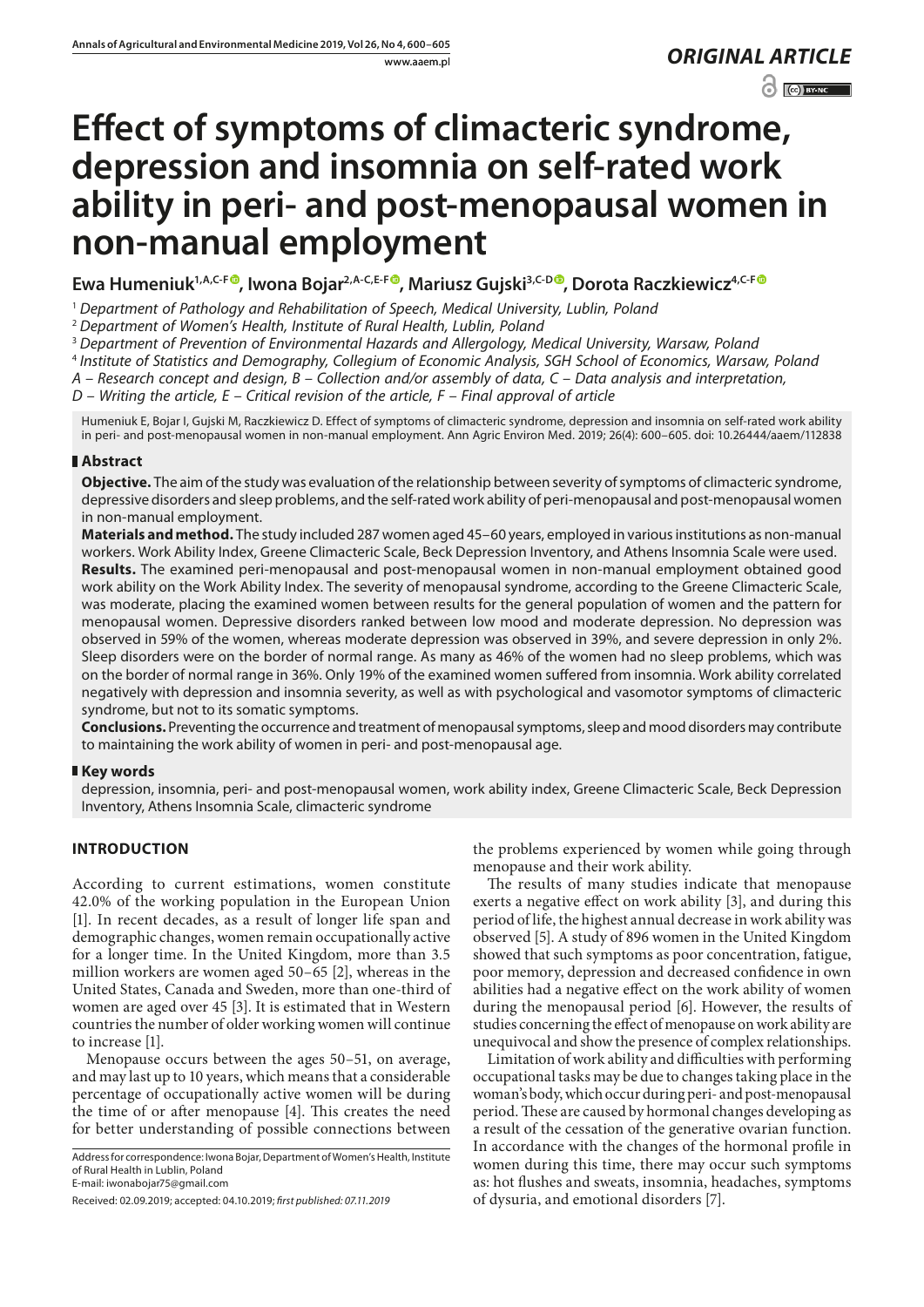Ewa Humeniuk, Iwona Bojar, Mariusz Gujski, Dorota Raczkiewicz . Effect of symptoms of climacteric syndrome, depression and insomnia on self-rated work ability…

Studies indicate that severe symptoms of the climacteric syndrome are significantly related with decreased work ability [8]. Similarly, sleep disorders and symptoms of low mood and depression may exert a negative effect on work ability. Many studies show that during the perimenopausal and post-menopausal period, women report the occurrence of sleep disorders [9]. These disorders include difficulty with falling asleep, waking up several times at night, and waking up earlier than desired [10]. Poor quality of sleep and an inadequate duration of sleep are related with negative health effects and the poor quality of life of women [11].

The objective of the study was evaluation of symptoms of climacteric syndrome, depressive disorders and sleep disorders, and their relationship with work ability in perimenopausal and post-menopausal women in non-manual employment.

## **MATERIALS AND METHOD**

**Study group.** The study was conducted in 2016 at Institute of Rural Health in Lublin, Poland. The study included 287 women aged 45–60 years with non-manual employment in various institutions. A list of over 250 institutions in the Lublin region of eastern Poland was drawn up, in which women potentially interested in participating in the study performed non-manual, i.e. not physical work.

Subsequently, letters were sent by post to women in the institutions who met the inclusion criteria (age 45–60, non-manuto participate the health survey programme. Participation was voluntary and informed consent for participation was obtained from all volunteers.

At the first stage of the programme, socio-demographic and health interviews, as well as a medical examination, were conducted to verify compliance with the inclusion criteria and to exclude women who did not comply. At the second stage, blood samples were taken to determine the FSH and estradiol concentrations; ultrasonography of reproductive organs was also perfo5rmed. At the third stage, the women were asked to complete questionnaires according to the Greene Climacteric Scale, Beck Depression Inventory, Athens Insomnia Scale, Work Ability Index.

The group of women surveyed was homogeneous in terms of their type of work. All of them performed non-manual work, defined as: work requiring the participation of tracking and control activities, and also requiring the use of various types of technical devices, performed on the basis of fixed algorithms [12]. All the examined women performed nonmanual work of a similar nature: imitative, regular, 8-hour work day, 5 days a week, without night and not shift work, including night shift.

In menstruating women, FSH and estradiol concentrations were measured twice between days 3 and 5 of the cycl, in two consecutive cycles. In women who had not menstruated for at least 12 months, two measurements of FSH and estradiol concentrations were performed within one month. Next, the mean of two measurements was calculated and used to assess the reproductive stage of the women. As in the criteria of the Stages of Reproductive Aging Workshop (STRAW) [13, 14], the concentrations of FSH and estradiol, the ultrasound assessed number of antral follicles, and the regularity of menstrual cycles were included in the assessment of the reproductive stage. Due to financial limitations, AMH

and inhibin B concentrations were not determined. Five reproductive periods were distinguished: late reproductive (-3), early peri-menopause (-2), late peri-menopause (-1), early pos-tmenopause (+1) and post-menopause (+2). According to the aim of the study, women in the late reproductive period were not included. Due to the small number of women in the period of  $+2$  (n = 12), the  $+1$  and  $+2$  groups were combined into one group of post-menopausal women for further analysis. In this way, three groups of women at different periods of reproductive stage were obtained: early peri-menopause (N=98), late peri-menopause (N=43) and post-menopause (N=146).

The study was approved by the Ethics Committee of Institute of Rural Medicine in Lublin, Poland.

**Greene Climacteric Scale.** Cconsists of 20 items (answers to each question from  $0 - 3$ ) and is used to examine the severity of symptoms of climacteric syndrome in three sub-scales: a) psychological (total result maximum 33 scores); b)somatic (21 scores); c) vasomotor (6 scores) [15].

**Beck Depression Inventory (BDI)** by Aaron Beck [16]. Consists of 21 items. Respondents provide answers independently choosing statements which best describe their well-being. Level of depression is determined by summingup the number of scores obtained: lack of depression or low mood (0–10 scores), moderate depression (11–27 scores), and severe depression (28 scores or more).

**Athens Insomnia Scale (AIS).** An 8-item scale which allows quantitative measurement of the symptoms of insomnia according to the ICD-10 criteria [17]*.* The total result is within 0–24 scores. After calculating the results obtained from eight questions, respondents are qualified into three groups: normal range, most probably not suffering from insomnia (≤5 scores); border of normal range, complying with the principles of sleep hygiene, and in the case of deterioration, consulting a doctor (6–10 scores); probably suffering from insomnia, requiring a doctor's consultation to supplement diagnostics and develop a strategy for therapy (>10 scores).

**Work Ability Index (WAI).** An instrument to assess selfrated work ability by the workers themselves [18], calculated based on answers to a series of questions which consider physical and psychological occupational requirements and state of health, as well as functional abilities of an employee. The result of the Index within 7–49 scores is classified as follows: 7–27 – low (restore work ability), 28–36 – moderate (improve work ability), 37–43 – good (support work ability), 44–49 – very good work ability (maintain work ability).

**Statistical methods.** Mean values (M) with standard deviations (SD) for continuous variables, and absolute (n) and relative numbers (%) of occurrence of items for categorical variables, were estimated using STATISTICA 13 software. Test F analysis of variance,  $\chi^2$  test and Pearson's correlation coefficient were used. Regression analysis was not used because independent variables correlated with each other. Value of p < 0.05 was considered as a significant difference.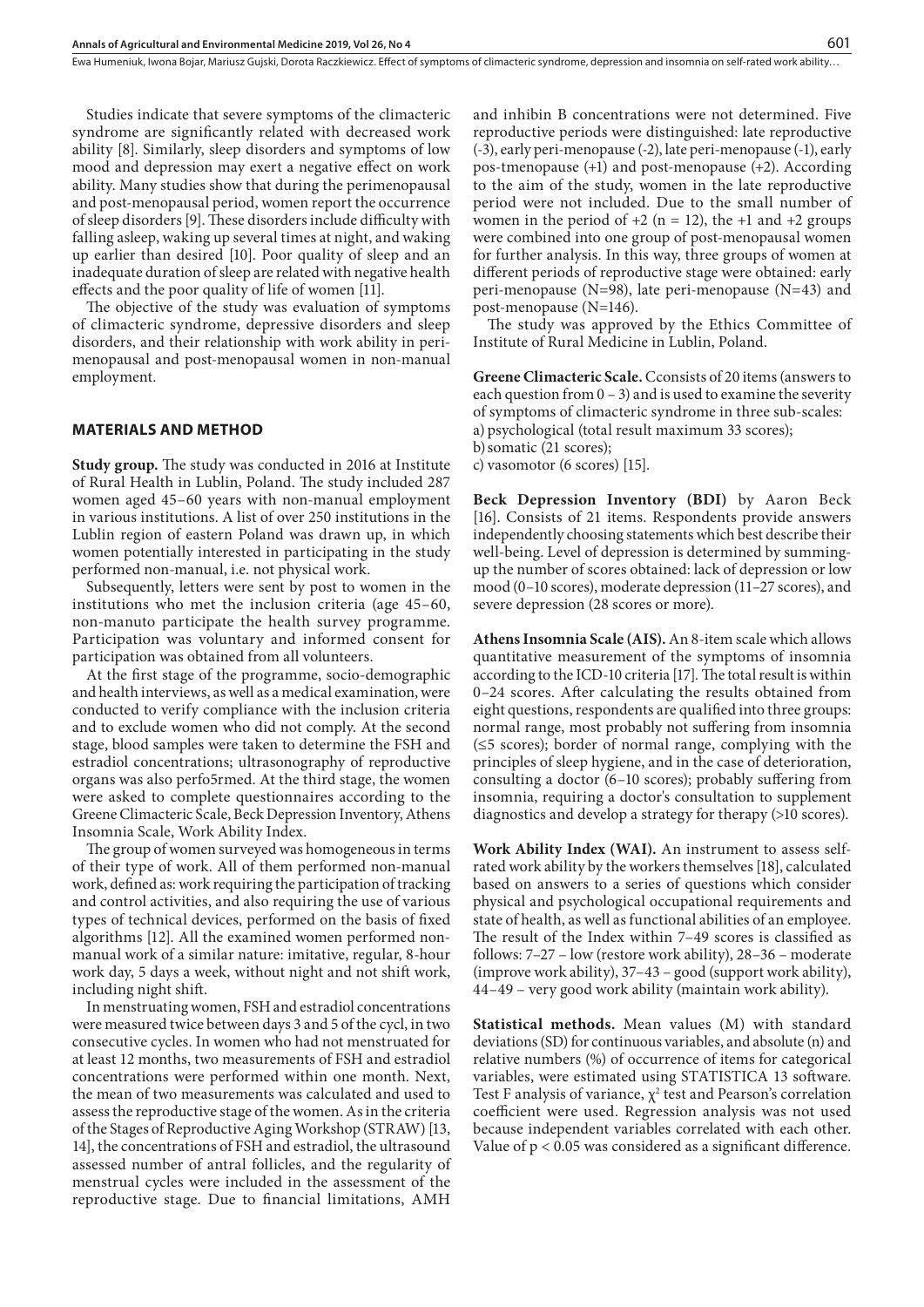Ewa Humeniuk, Iwona Bojar, Mariusz Gujski, Dorota Raczkiewicz . Effect of symptoms of climacteric syndrome, depression and insomnia on self-rated work ability…

## **RESULTS**

**Characteristics of the study group.** The examined women were aged 45–60 and their age significantly differed among the three examined periods. The level of education of the examined women in early and late peri-menopausal period was similar, but the women in post-menopausal period were less educated than those at peri-menopausal age. The majority of the examined women were married (77%), and their marital status did not significantly differ among the analyzed periods of reproductive life (Tab. 1).

**Severity of symptoms of climacteric syndrome.** The severity of psychological and vasomotor symptoms of climacteric syndrome, based on the Greene Climacteric Scale, was significantly lower in early peri-menopausal women than in late peri-menopausal and post-menopausal women. The severity of somatic symptoms did not significantly differ among the analyzed periods of reproductive life and, on average, was 5.0, which placed the examined women between the results for the general female population and the standards for menopausal women (Tab. 2).

**Depressive and sleep disorders.** The examined women obtained the mean result 9.8±7.4 scores in the Beck Depression Inventory (Tab, 3), which places them between low mood and moderate depression. No depression or low mood was observed in 59% of the examined women, while in 39% – moderate depression, and in 2% – severe depression were observed.

The examined women obtained the mean result 6.8±4.7 scores in the Athens Insomnia Scale (Tab. 4). Nearly a half of the examined women (46%) did not suffer from insomnia. Insomnia on the border of normal range was found in 36% of respondents, which indicted compliance with the principles of sleep hygiene, and in the case of deterioration – consultations with a doctor. 19% of respondents suffered from insomnia and required a doctor's consultation in order to supplement diagnostics and develop a therapeutic strategy.

The numerical results (in scores) and score ranges of the Athens Insomnia Scale and Beck Depression Inventory did not significantly differ between the three examined periods of reproductive life.

**Work Ability Index.** The examined women obtained the work ability index from 26 – 49 scores; the mean 39.1±5.0, meaning good work ability, on average (Tab. 5). The largest number of respondents (54%) obtained good work ability, which should be supported. Fewer women (23%) obtained moderate work ability, which should be improved. Even fewer respondents (20%) obtained very good work ability, which should be maintained, while the least number of women (3%) obtained low work ability, which should be restored. Both numerical results (in scores) and intervals of work ability index did not significantly differ between the three periods of reproductive life.

**Correlations of work ability index with severity of depression, insomnia and symptoms of climacteric syndrome.** Self-rated work ability of all the examined women negatively correlated with severity of depression, insomnia and psychological and vasomotor symptoms of climacteric syndrome, i.e. the respondents' work ability was better, the lower the severity of depression, insomnia and psychological and vasomotor symptoms of climacteric syndrome.. However, no correlation was found between the self-rated work ability and severity of somatic symptoms of climacteric syndrome (Tab. 6).

The early per-menopausal women' self-rated work ability did not correlate with severity of depression, insomnia and symptoms of climacteric syndrome. The late peri-menopausal women' self-rated work ability correlated negatively with the severity of insomnia, but not with the severity of depression or symptoms of climacteric syndrome. Self-rated work ability of the post-menopausal women correlated negatively with severity of depression, insomnia and psychological symptoms of climacteric syndrome.

| Table 1. Characteristics of the study group |  |  |  |
|---------------------------------------------|--|--|--|
|---------------------------------------------|--|--|--|

| Variable              | Category         | Parameter  | Total<br>$(N=287)$ | Early peri-menopause<br>$(N=98)$ | Late peri-menopause<br>$(N=43)$ | Post-menopause<br>$(N=146)$ | Comparison between<br>groups |
|-----------------------|------------------|------------|--------------------|----------------------------------|---------------------------------|-----------------------------|------------------------------|
| Age                   | years            | $M \pm SD$ | $52.8 + 4.5$       | $48.7 \pm 2.7$                   | $51.6 \pm 3.3$                  | $56.0 \pm 3.1$              | F=181.024, p<0.001           |
| Level of<br>education | primary          |            | 1(0.33)            | 0(0.0)                           | 0(0.0)                          | 1(0.7)                      |                              |
|                       | basic vocational |            | 11(3.8)            | 4(4.1)                           | 2(4.6)                          | 5(3.4)                      | $x^2$ =19.199, p=0.004       |
|                       | secondary        | (%)        | 90 (31.4)          | 19(20.0)                         | 9(20.9)                         | 62(42.5)                    |                              |
|                       | tertiary         |            | 185 (64.5)         | 75 (76.5)                        | 32 (74.4)                       | 78 (53.4)                   |                              |
| Marital status        | married          |            | 220 (76.7)         | 73 (74.5)                        | 29(67.4)                        | 118 (80.8)                  |                              |
|                       | never married    |            | 21(7.3)            | 12(12.2)                         | 3(7.0)                          | 6(4.1)                      |                              |
|                       | divorced         | $n$ (%)    | 28(9.8)            | 8(8.2)                           | 8(18.6)                         | 12(8.2)                     | $x^2$ =12.454, p=0.132       |
|                       | widowed          |            | 12(4.2)            | 3(3.1)                           | 3(7.0)                          | 6(4.1)                      |                              |
|                       | separated        |            | 6(2.1)             | 2(2.0)                           | 0(0.0)                          | 4(2.7)                      |                              |

| Greene Climacteric Scale symptoms:<br>Total |               | Early perimenopause | Late perimenopause | Postmenopause | Comparison between groups |  |
|---------------------------------------------|---------------|---------------------|--------------------|---------------|---------------------------|--|
| psychological                               | $9.6 \pm 6.6$ | $8.3 + 6.1$         | $9.7 + 7.3$        | $10.5 + 6.7$  | $F=3.199, p=0.042$        |  |
| somatic                                     | $5.0 + 3.8$   | $4.5 + 3.6$         | $5.0 + 3.9$        | $5.3 + 4.0$   | $F=1.273$ , p=0.282       |  |
| vasomotor                                   | $1.7 + 1.9$   | $0.9 + 1.4$         | $2.0 \pm 1.8$      | $2.2 + 1.9$   | $F=16.296, p<0.001$       |  |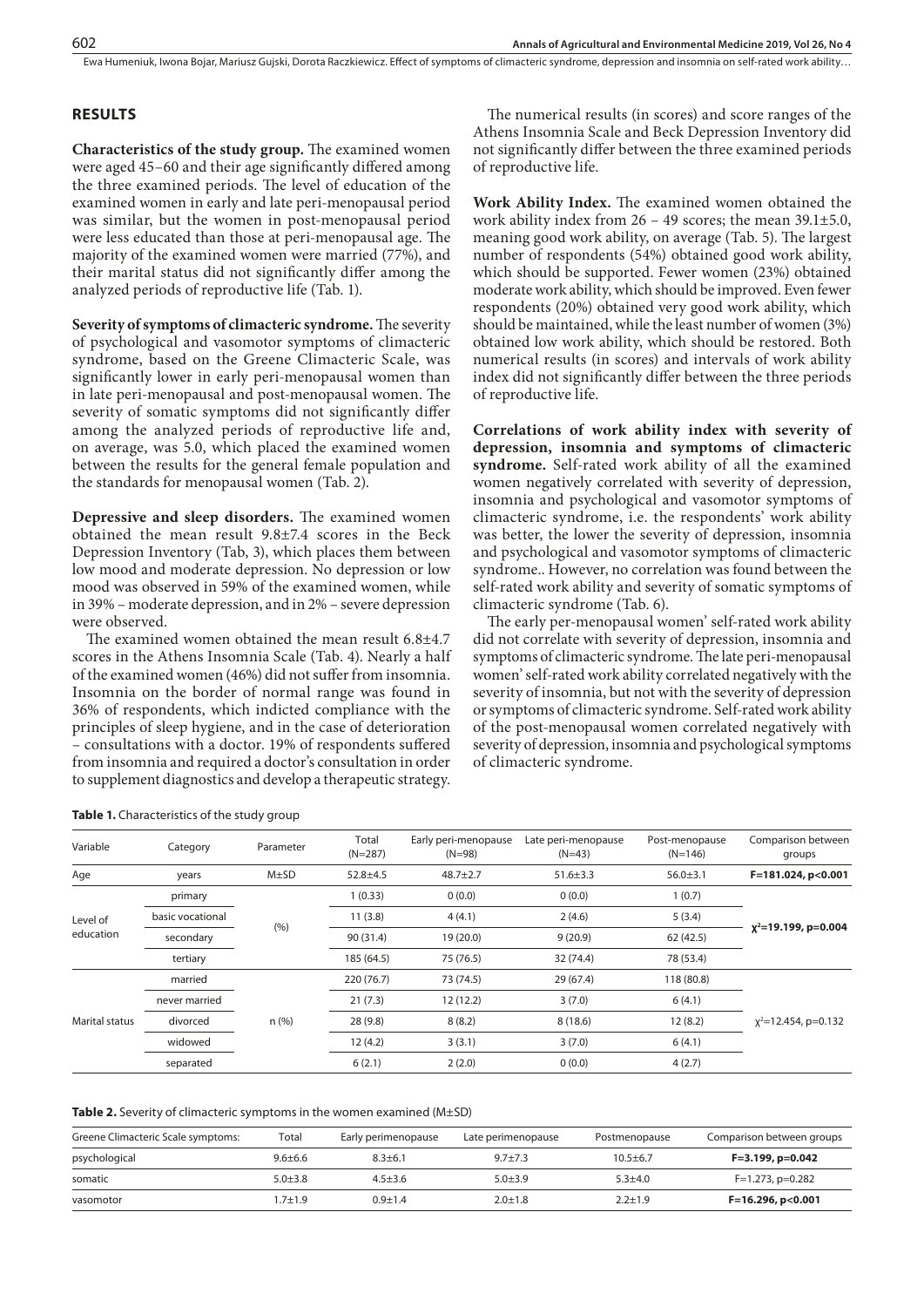## **Annals of Agricultural and Environmental Medicine 2019, Vol 26, No 4** 603

Ewa Humeniuk, Iwona Bojar, Mariusz Gujski, Dorota Raczkiewicz . Effect of symptoms of climacteric syndrome, depression and insomnia on self-rated work ability…

#### **Table 3.** Severity of depressive disorders (BDI) in the women examined

| Depression                     | Parameter  | Total       | Early perimenopause | Late perimenopause | Postmenopause | Comparison between groups |
|--------------------------------|------------|-------------|---------------------|--------------------|---------------|---------------------------|
| scores                         | $M \pm SD$ | $9.8 + 7.4$ | $8.9 + 8.3$         | $9.0 + 6.2$        | $10.5 + 7.1$  | $F=1.622$ , $p=0.199$     |
| lack of depression or low mood |            | 170 (59.2)  | 66 (67.4)           | 25(58.1)           | 79 (54.1)     |                           |
| moderate depression            | n(%)       | 111 (38.7)  | 28 (28.6)           | 18 (41.9)          | 65 (44.5)     | $x^2 = 8.854$ , p=0.065   |
| severe depression              |            | 6(2.1)      | 4(4.0)              | 0(0.0)             | 2(1.4)        |                           |

#### **Table 4.** Severity of insomnia (AIS) in the women examined

| Insomnia               | Total<br>Parameter |             | Early perimenopause | Late perimenopause | Postmenopause | Comparison between groups |  |
|------------------------|--------------------|-------------|---------------------|--------------------|---------------|---------------------------|--|
| scores                 | $M + SD$           | $6.8 + 4.7$ | $6.2 + 4.5$         | $6.8 + 5.4$        | $7.2 + 4.6$   | $F=1.237$ , p=0.292       |  |
| normal range           |                    | 131 (45.6)  | 50 (51.0)           | 22(51.2)           | 59 (40.4)     |                           |  |
| border of normal range | n (%)              | 102(35.5)   | 35 (36.0)           | 11 (25.6)          | 56 (38.4)     | $x^2$ =5.819, p=0.213     |  |
| insomnia               |                    | 54 (18.8)   | 13 (13.3)           | 10(23.3)           | 31(21.2)      |                           |  |

#### **Table 5.** Work Ability Index (WAI) in the women examined

| WAI                               | Parameter | Total        | Early perimenopause | Late perimenopause | Postmenopause | Comparison between groups |  |
|-----------------------------------|-----------|--------------|---------------------|--------------------|---------------|---------------------------|--|
| scores                            | $M\pm SD$ | $39.1 + 5.0$ | $39.4 + 5.0$        | $38.9 + 5.0$       | $38.9 + 5.0$  | $F=0.305$ , $p=0.737$     |  |
| low (restore work ability)        |           | 8(2.8)       | 2(2.0)              | 1(2.3)             | 5(3.4)        |                           |  |
| moderate (improve work ability)   |           | 66 (23.0)    | 22 (22.50)          | 12 (27.9)          | 32(21.9)      |                           |  |
| good (support work ability)       | n(%)      | 156 (54.4)   | 54 (55.1)           | 22(51.1)           | 80 (54.8)     | $x^2$ =1.124, p=0.981     |  |
| very good (maintain work ability) |           | 57 (19.9)    | 20(20.4)            | 8(18.6)            | 29 (19.9)     |                           |  |

**Table 6.** Correlation coefficients of WAI with severity of depression, insomnia and symptoms of climacteric syndrome in the women examined

| Severity of            |          | Total   |          | Early perimenopause |          | Late perimenopause |          | Postmenopause |  |
|------------------------|----------|---------|----------|---------------------|----------|--------------------|----------|---------------|--|
|                        |          | р       |          | p                   |          | p                  |          | р             |  |
| depression             | $-0.186$ | 0.002   | $-0.052$ | 0.611               | $-0.270$ | 0.080              | $-0.266$ | 0.001         |  |
| insomnia               | $-0.237$ | < 0.001 | $-0.072$ | 0.480               | $-0.296$ | 0.050              | $-0.318$ | < 0.000       |  |
| psychological symptoms | $-0.216$ | < 0.001 | $-0.175$ | 0.085               | $-0.236$ | 0.128              | $-0.227$ | 0.006         |  |
| somatic symptoms       | $-0.078$ | 0.190   | $-0.167$ | 0.100               | 0.111    | 0.478              | $-0.070$ | 0.404         |  |
| vasomotor symptoms     | $-0.121$ | 0.040   | $-0.156$ | 0.124               | $-0.196$ | 0.207              | $-0.070$ | 0.402         |  |

## **DISCUSSION**

In this study, the women in peri- and post-menopausal period with non-manual employment obtained the mean Work Ability Index (WAI), indicating good work ability (39.1±5.0 scores), not significantly correlated to reproductive life stages. Almost 75% of the women obtained good or moderate work ability. The results of the study are similar to those obtained by other researchers. The WAI, on average, was  $37.5 \pm 7.7$ , and did not correlate with age or gender in a Polish study of a working sample population [19]. In Australia, very good or good work ability was observed in 81.5% of women aged 40–65, whereas moderate or low – in 18.5%. In general, four per five examined women functioned well at work [20].

In general, women evaluated their productivity at work as high, and did not feel that the symptoms of menopause disturbed their work ability [21]. Therefore, it may be concluded that a considerable part of women maintain their work ability on a good level during the peri-menopausal and post-menopausal periods. Also, this period of life is not significantly associated with the degree of engagement in work and satisfaction with work [21].

The results of this study indicate that there exist factors which may significantly decrease the work ability on some women in the peri-menopausal and post-menopausal periods. These are: occurrence of symptoms of climacteric symptoms, depression and sleep disorders.

In the examined group of women, the severity of symptoms of climacteric syndrome was moderate – respectively, 9.6; 5.0; 1.7 (psychological, somatic, vasomotor), which places these women between the results for the general population of women and the standards for menopausal women. The severity of psychological and vasomotor symptoms of climacteric syndrome negatively correlated with the Work Ability Index. This means that in the examined women, the higher the work ability, the lower the severity of psychological and vasomotor symptoms of climacteric syndrome.

Studies conducted in France, Germany, Italy, Spain and the United Kingdom (N=3,801) showed that more than a half of respondents (50.3%) experienced mild (24.6%), moderate (17.6%), or severe (8.1%) vasomotor symptoms. Severe vasomotor symptoms negatively correlated with work ability [22]. Similar results were obtained in other studies where women with the symptoms of climacteric syndrome obtained significantly lower WAI values. Women who had high results according to the Greene Climacteric Scale were 8.4 times more exposed to low work ability, than the remaining women [3]. In Australian women, the intensity of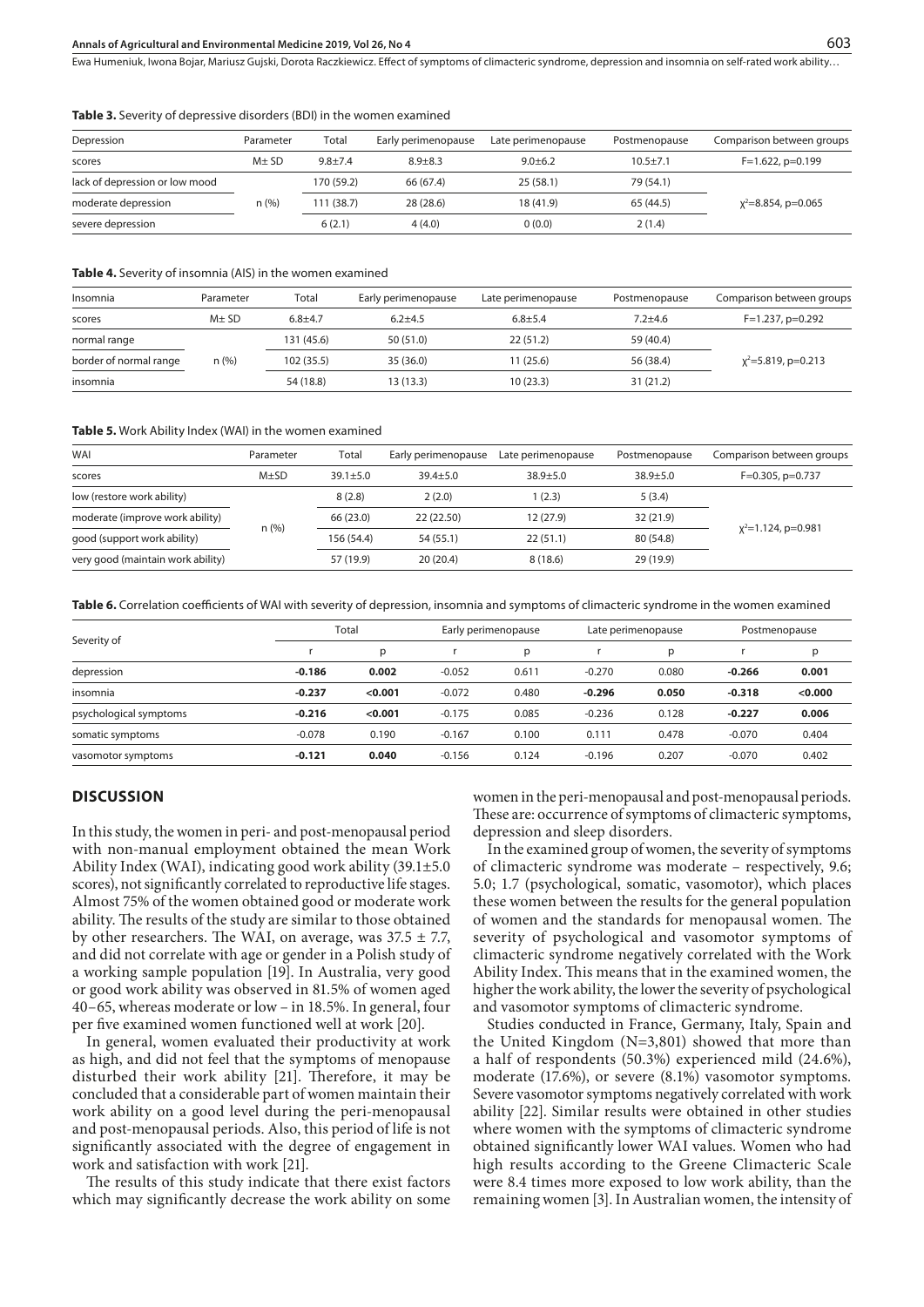vasomotor symptoms was significantly related to the degree to which their work was affected. This was especially true in the case of women with severe vasomotor symptoms, who reported by approximately 12%-27% more problems at work, compared to women who experienced only mild vasomotor symptoms[20]. It may therefore be concluded that severe and moderate vasomotor symptoms are strong predictors of low self-rated work ability.

It is an interesting observation that nearly 40% of women who were asked whether in their opinion the symptoms of climacteric syndrome exert a negative effect on their selfrated work ability, answered Yes, whereas 37% disagreed or definitely disagreed, and the remaining 23% considered that these problems did not concern them [23]. This was confirmed by the results of other studies where the majority of women also did not believe that menopause symptoms negatively affected their work [24].

The risk of occurrence of depressed mood is twice to three times higher in peri-menopausal women than among those before menopause [24,25]. The prevalence of the symptoms of depression in women during menopause is  $\sim$  5.9%-23.8% [26,27].

In the current study, the examined women in peri- and postmenopausal periods with non-manual employment obtained the mean BDI indicating low mood or moderate depression. Severe depression was found only in 2% of women. The higher the work ability in the women, the lower the severity of depression. Similarly, in other studies of Polish women in the menopausal period, no respondents were identified with severe depression. The vast majority of respondents were placed within the ranges of lack of symptoms of depression or a mild form of depression. On average, the respondents obtained 10.64 scores in the BDI [28]. Thus, it may be presumed that depressive disorders are predictors of decreased work ability in peri-menopausal women.

In the current study, the majority of peri- and postmenopausal women with non-manual employment did not suffer from sleep disorders. These disorders were found in only 19% of the women examined, among whom the higher the self-rated work ability, the lower the severity of sleep disorders.

The results of studies by other researchers confirmed that sleep disorders are among the most frequently reported symptoms of menopause. More than a half of the women suffered from insomnia, poor quality of slee, or both [24]. In the United Kingdom, fatigue (59.0%) and insomnia (50.0%) were the most prevalent symptoms affecting work ability in peri- and post-menopausal women [29].

The frequency of sleep disorders increased with the women's age (from 39.7% in those aged 40–44 to 45.2% in those aged 55–59 [30]. The greatest sleep disorders occurred in the women after menopause [31,32]. Nearly 2/3 of the women perceived sleep disorders as significantly decreasing work ability [33]. Therefore, sleep disorders are one of the factors which may exert a negative effect on the work ability of peri- and post-menopausal women. Prevention and, if they occur, treatment of menopausal symptoms, sleep and mood disorders may contribute to maintaining the work ability of women at peri- and post-menopausal age.

In this study, selected methods were used to assess the symptoms of menopausal syndrome, depression, insomnia and work ability. Other tests and questionnaires could be also used in another study. It could also include a group

of younger women, or at different stages of life, so that all variables and relationships between them in different age groups could be examined. The group for comparison could also be women working physically and men of similar age, which is a limitation of the current study.

# **CONCLUSIONS**

- 1. Peri-menopausal and post-menopausal women in nonmanual employment obtained the Work Ability Index (WAI), indicating good self-rated work ability.
- 2.The severity of climacteric syndrome symptoms, based on the Greene Climacteric Scale, was moderate and placed the examined women between the results for the general population of women, and the standards for menopausal women.
- 3. The average severity of depressive disorders (BDI) was on the level between the results for low mood and moderate depression.
- 4. Average severity of sleep disorders (ASI) was on the border of normal range.
- 5. Work ability negatively correlated with the severity of psychological and vasomotor symptoms of climacteric syndrome, depressive disorders and sleep disorders.

### **Acknowledgements**

This study was conducted in the Institute of Rural Health, Lublin, Poland, on the basis of the project "Mental and Physical Health of Women in the Perimenopausal and Postmenopausal Period in Terms of Preserving their Ability to Work" within the framework of the third stage of the multiannual program "Improving the Operational Safety and Working Conditions" financed in the years 2014–2016 in the field of research and development by the Ministry of Science and Higher Education/National Center for Research and Development. Program Coordinator: Central Institute for Labour Protection – National Research Institute

# **REFERENCES**

- 1. Hammam RA, Abbas RA, Hunter MS. Menopause and work--the experience of middle-aged female teaching staff in an Egyptian governmental faculty of medicine. Maturitas 2012; 71: 294–300.
- 2. Office for National Statistics, Labour Market Statistics London: Office for National Statistics. http://www.ons.gov.uk/ons/rel/lms/labourmarket-statistics/may-2015/index.html.
- 3. Geukes M, van Aalstb MP, Robroekc SJW, Lavend JSE, Oosterhofa H. The impact of menopause on work ability in women with severe menopausal symptoms. Maturitas 2016; 90: 1–8.
- 4. Hunter MS, Hardy C, Norton S, Griffiths A. Study protocol of a multicentre randomised controlled trial of self-help cognitive behaviour therapy for working women with menopausal symptoms. Maturitas 2016; 92: 186–92.
- 5. Ilmarinen JK, Tuomi K, Klockars M. Changes in the work ability of active employees over an 11-year period. Scand J Work Environ Health 1997; 23: 49–57.
- 6. Griffiths A, MacLennan SJ, Hassard J. Menopause and work: an electronic survey of employees' attitudes in the UK. Maturitas 2013; 76: 155–59.
- 7. Słopień R, Słopień A, Warenik-Szymankiewicz A, Sajdak S. Depressive symptoms and hormonal profile in climacteric women. Clin Exp Obstet Gynecol. 2015; 42: 285–91.
- 8. Silva RY, Câmara SM, Moreira MA et al. Correlation of Menopausal Symptoms and Quality of Life with Physical Performance in Middle-Aged Women. Rev Bras Ginecol Obstet. 2016; 38: 266–72.